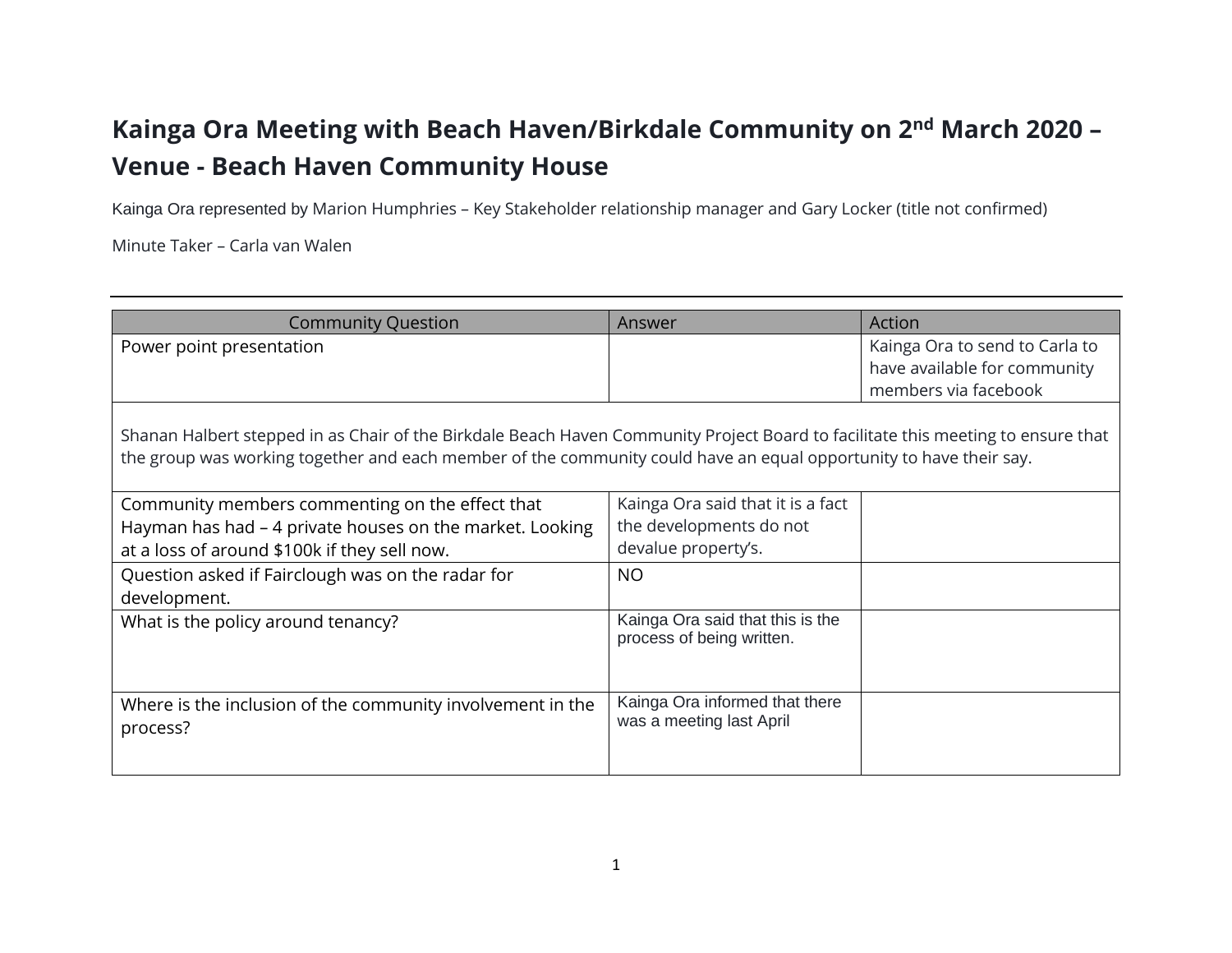| Owners of 171 Beach Haven Road said that the information<br>that they were given about the Beach Haven Road<br>development is nothing like what there is now.<br>Also that this house has lost a large amount of light. For first<br>homebuyers they put everything into this house and now<br>they have reduced natural light and a 3-story block 1 meter<br>from their house. | Kainga Ora to talk directly to the<br>effected family after the public<br>meeting.                                                                                  | Lauren Davis to send this<br>information to Carla.                                                                   |
|---------------------------------------------------------------------------------------------------------------------------------------------------------------------------------------------------------------------------------------------------------------------------------------------------------------------------------------------------------------------------------|---------------------------------------------------------------------------------------------------------------------------------------------------------------------|----------------------------------------------------------------------------------------------------------------------|
| All information received by community members have<br>received is <b>telling</b> them what is happening.                                                                                                                                                                                                                                                                        | Kainga Ora - It's too late to<br>make changes                                                                                                                       |                                                                                                                      |
| Beach Haven Road development - Is there a green space?<br>Area for gardens? How much sun do the houses get?                                                                                                                                                                                                                                                                     | Kainga Ora said that they are<br>looking at a space to create a<br>green space.<br>It has been developed by<br>designers who understand<br>building around the sun. | Kainga Ora to provide update on<br>this.<br>Marion to send planting plan to<br>Carla and<br>mariaassumpta@xtra.co.nz |
| Parking for Beach Haven Road<br>2 bedroom – 1 car park<br>2+ bedroom - 2 carparks<br>How do you manage the amount of cars?                                                                                                                                                                                                                                                      | Kainga Ora said that they were<br>comfortable with the process<br>they have been through to<br>research how many cars on<br>average each family has.                |                                                                                                                      |
| 3 levels with steps only - members concerned about<br>accessibility                                                                                                                                                                                                                                                                                                             | All ground level houses will be<br>given to those who require<br>accessibility.                                                                                     |                                                                                                                      |
| Questioners asked why the developments could not have<br>been lower levels on the outside and increasing on the<br>inside.                                                                                                                                                                                                                                                      | Designers have been involved<br>from the beginning and have<br>taken all elements into<br>consideration.                                                            |                                                                                                                      |
| What is the timeline for the BH Road development?                                                                                                                                                                                                                                                                                                                               | 12 months                                                                                                                                                           |                                                                                                                      |
| What happens if the government's policies change?                                                                                                                                                                                                                                                                                                                               | It will help to make the model<br>more sustainable.                                                                                                                 |                                                                                                                      |
| What studies have been done on Health and school<br>services?                                                                                                                                                                                                                                                                                                                   | $Schools -$<br>Marion has been working<br>through Jill Nerheny and the<br>school clusters $-1$ x meeting<br>April 2019 with schools' leaders.                       |                                                                                                                      |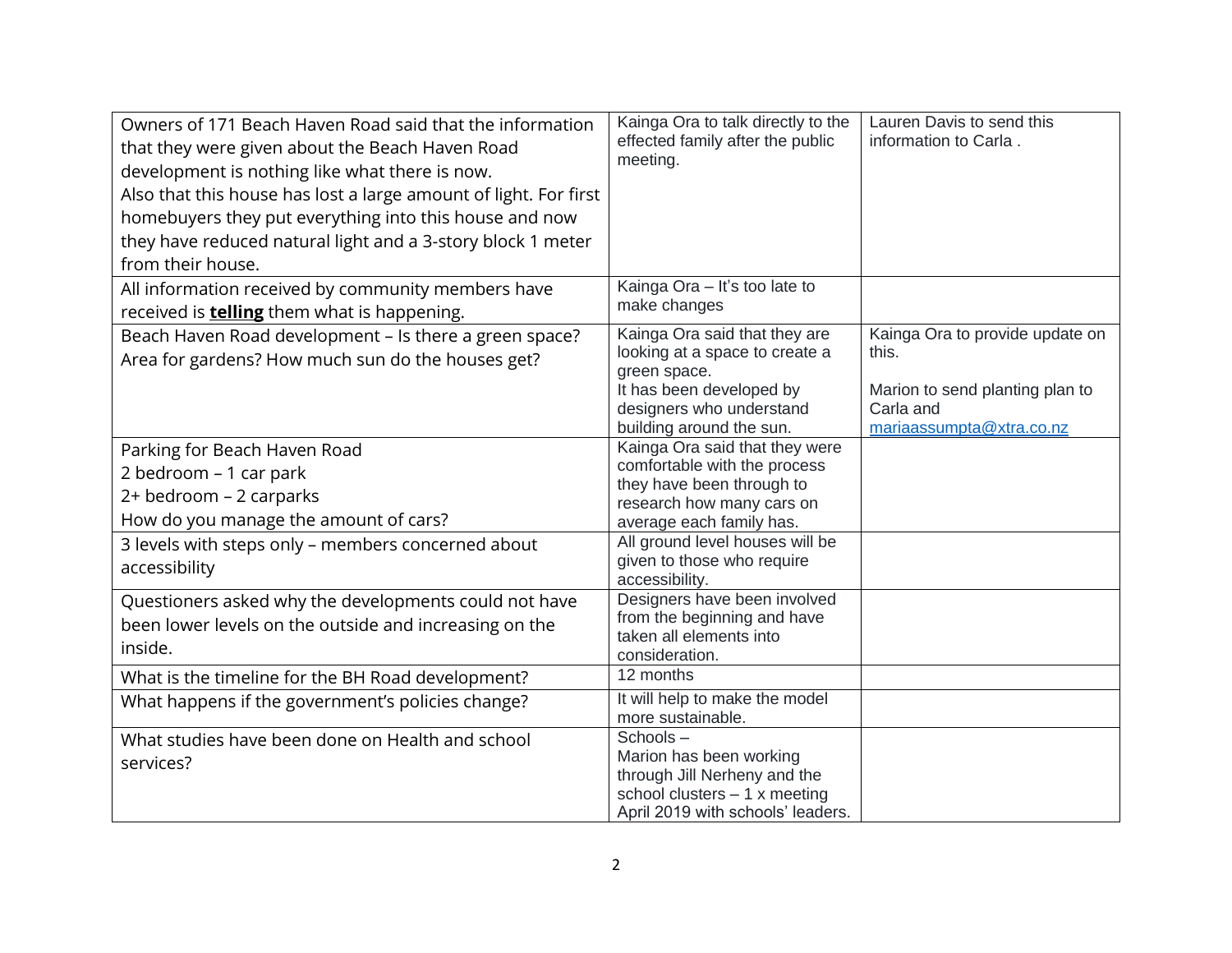| Where does the ministry of education sit within these<br>developments?<br>3 principals of local schools were at the meeting and have<br>had 1 meeting with no further communication about the<br>impact of the developments.                                                          | Kainga Ora has been<br>communicating with the Mistritry<br>of Education.                                        |                                                                |
|---------------------------------------------------------------------------------------------------------------------------------------------------------------------------------------------------------------------------------------------------------------------------------------|-----------------------------------------------------------------------------------------------------------------|----------------------------------------------------------------|
| Schools are already bulging with no communication about<br>growth                                                                                                                                                                                                                     | Kainga Ora communicates with<br>the ministry of education and<br>are surprised that there has<br>been no action |                                                                |
| Transparency, inclusion, disjointed the process is broken.                                                                                                                                                                                                                            |                                                                                                                 |                                                                |
| BH Kindergarten is 2 meters away from the development<br>with no communication. It is going to cost them at least<br>\$30k to build a structure to give the Tamariki there the<br>privacy they deserve. Can you tell us what space will be<br>looking directly into the kindergarten? | NO. They do not know the floor<br>plans.                                                                        | Kainga Ora to send floor plan of<br><b>BH Road development</b> |
| How do you enforce the number of people living in these                                                                                                                                                                                                                               | Kainga Ora - There are 2                                                                                        |                                                                |
| houses                                                                                                                                                                                                                                                                                | inspection visits a year.                                                                                       |                                                                |
| Currently there are 8-9 people living in a 2 bedroom and                                                                                                                                                                                                                              |                                                                                                                 |                                                                |
| another home has 6 people in a 2 bedroom. How will Kainga<br>Ora enforce the number of people in the houses?                                                                                                                                                                          |                                                                                                                 |                                                                |
| Crime rate - Questions emailed directly to Kainga Ora -<br>Community member called the call centre, as she had not<br>received an answer via email.                                                                                                                                   | Kainga Ora - They will ensure<br>that there is sufficient lighting.                                             |                                                                |
| What sort of analysis have you done on crime-                                                                                                                                                                                                                                         | Kainga Ora - Currently looking<br>at the tenancy management<br>agreement<br>No tenants are police vetted        |                                                                |
| What Social Services will be available for tenants?                                                                                                                                                                                                                                   | Intensive tenancy management<br>team will support any family that<br>has been identified as at need.            |                                                                |
| 5 level apartments - How will people cope?                                                                                                                                                                                                                                            | Ground level houses available                                                                                   |                                                                |
| Will there be common rooms?                                                                                                                                                                                                                                                           | Kainga Ora - To see if this is an<br>option.                                                                    |                                                                |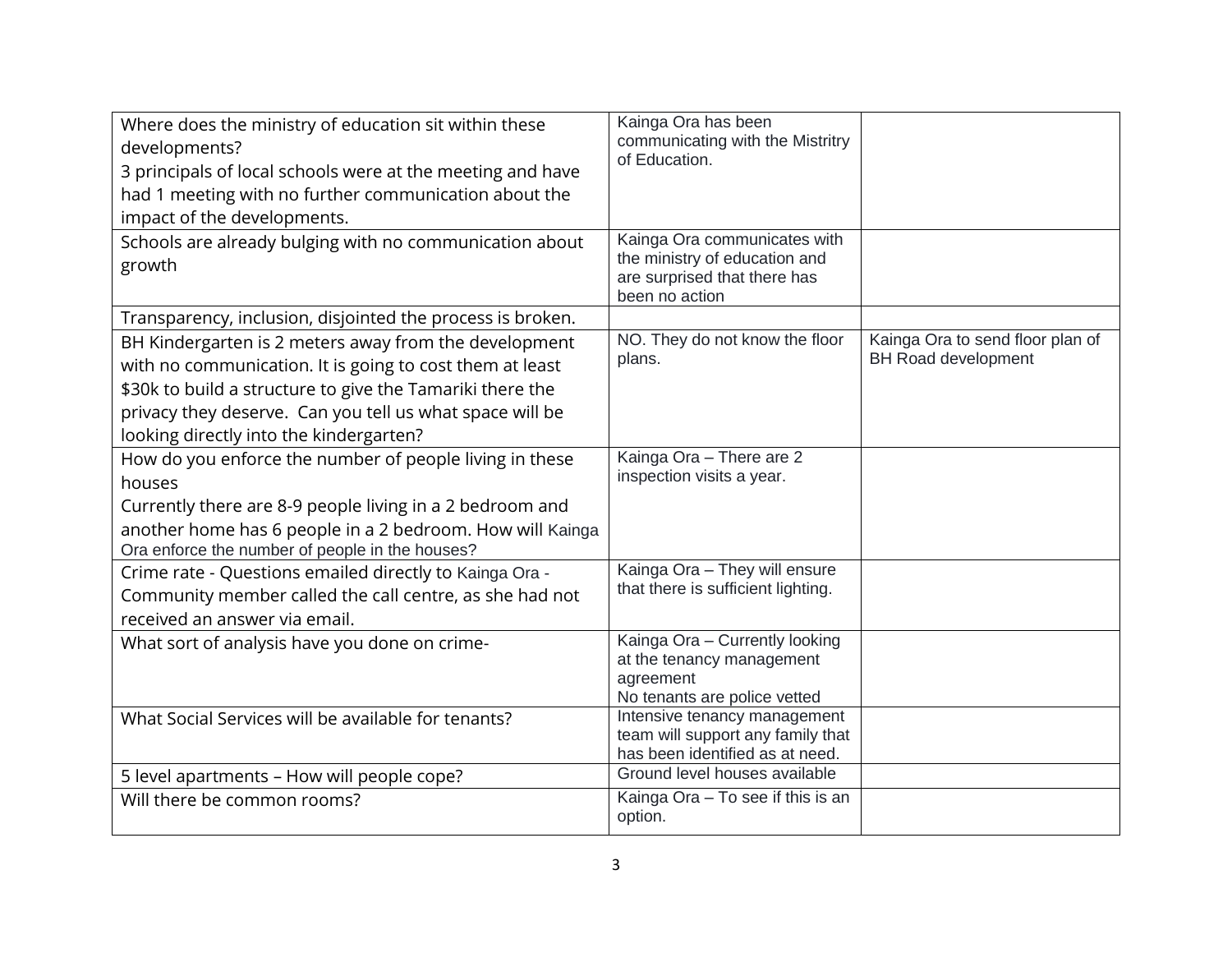| Have you considered having onsite managers?                                                                                                                                                                      | Kainga Ora is looking at having<br>tenancy managers based at the<br>one bedroom complex on<br>Kaipatiki Road                                                        |                                                                             |
|------------------------------------------------------------------------------------------------------------------------------------------------------------------------------------------------------------------|---------------------------------------------------------------------------------------------------------------------------------------------------------------------|-----------------------------------------------------------------------------|
| Are any of the homes going to be private public mix?                                                                                                                                                             | All of the developments in<br>Birkdale and Beach Haven will<br>be state housing.                                                                                    |                                                                             |
| Community members voiced their concerns about the<br>unitary plan<br>-Wellbeing<br>-Environment<br>-Livability<br>How does this development get this far down the track with<br>staff not knowing the floorplan? | Kainga Ora said that this is not<br>their role it sits with the design<br>team. This is a public document<br>and they are happy to share                            | Email Carla floor plans                                                     |
| John Gillion - Chair of the Kaipatiki Local board<br>Resolution passed in December to consider a site on<br>Lancaster to be made into a green space.                                                             | Kainga Ora not familiar with the<br>site but will look into and<br>respond.                                                                                         | Kainga Ora not familiar with the<br>site but will look into and<br>respond. |
| Community member has heard from a builder that there<br>are concrete safe rooms being built for property managers?                                                                                               | Kainga Ora has not heard of this<br>but said that the property<br>manager houses are normally<br>on a corner site and are fully<br>visible to protect their safety. |                                                                             |
| Has any consultation been done with power, phone and<br>water providers to ensure they can keep up with the<br>increased need.                                                                                   | Kainga Ora work with Water<br>Care when they do the<br>development.<br>If required the resources<br>consent process would tell<br>them.                             |                                                                             |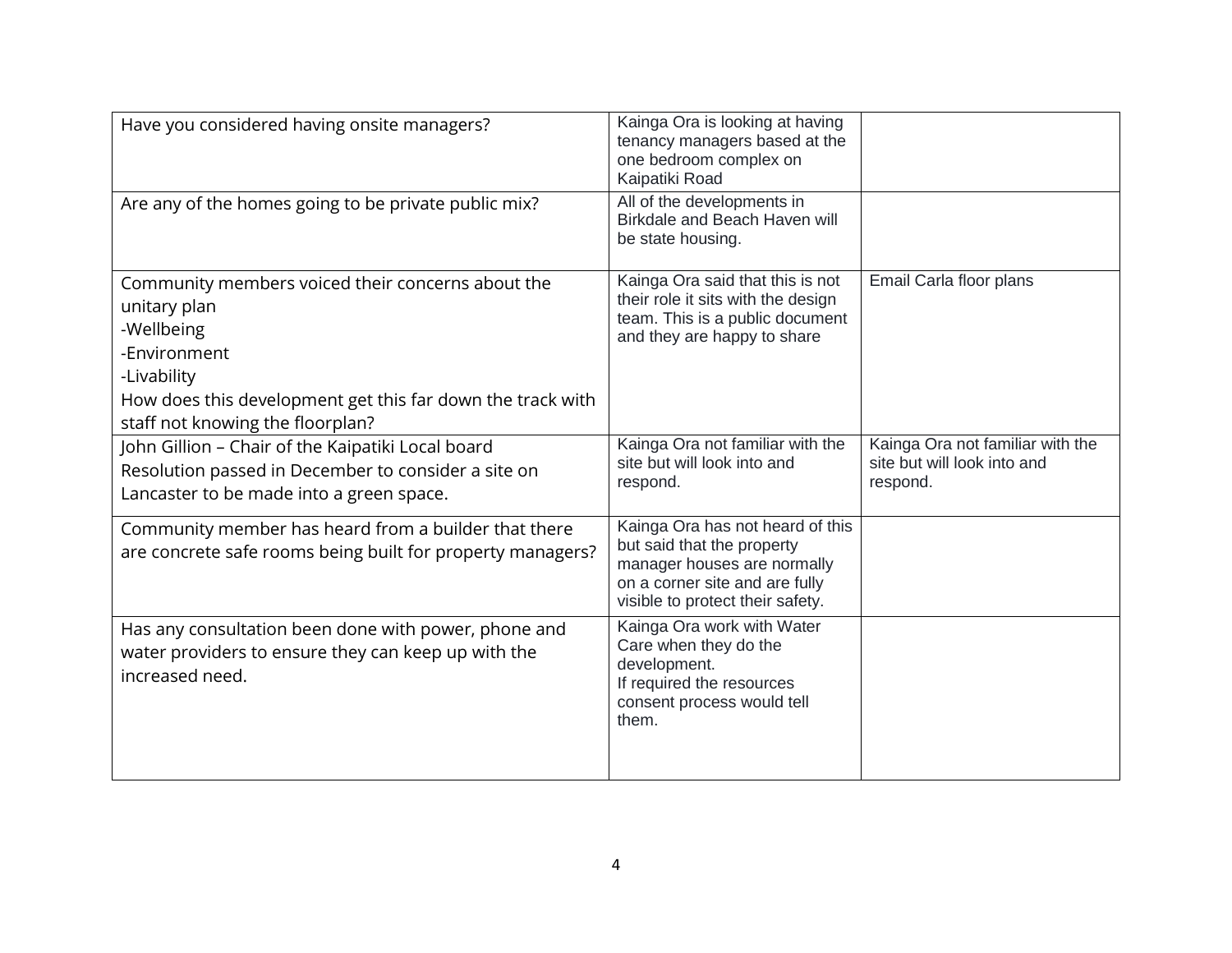| Can the contractors keep the areas tidy?<br>Please out street name back up                                                                                                                           | Time of work is 7.30am -6.00pm<br>Monday - Saturday                                                                                                               |                                                                                                                                                                                                                |
|------------------------------------------------------------------------------------------------------------------------------------------------------------------------------------------------------|-------------------------------------------------------------------------------------------------------------------------------------------------------------------|----------------------------------------------------------------------------------------------------------------------------------------------------------------------------------------------------------------|
| Community says 6pm is too late                                                                                                                                                                       | Kainga Ora stated that if there<br>are concerns like this to call and<br>let them know.                                                                           |                                                                                                                                                                                                                |
| Can you clear up the dirt all over the roads                                                                                                                                                         |                                                                                                                                                                   |                                                                                                                                                                                                                |
| What do the tenancy agreements look like?                                                                                                                                                            | Currently under framework.                                                                                                                                        | Report back                                                                                                                                                                                                    |
| Concerns around Mixed races and gangs in close proximity.                                                                                                                                            | Kainga Ora have a tenancy<br>vetting policy.                                                                                                                      |                                                                                                                                                                                                                |
| Would Kainga Ora consider a good behavior bond? Do you have<br>a practical way to deal with this?                                                                                                    | Tenancy manger                                                                                                                                                    |                                                                                                                                                                                                                |
| As Kainga Ora said that the artist impression is not finial then<br>could Kainga Ora work with the community to feed into the final<br>color scheme partially with the beach Haven Road development? | No answer                                                                                                                                                         | As Kainga Ora said that the artist<br>impression is not finial then could<br>Kainga Ora work with the<br>community to feed into the finial<br>color scheme partially with the<br>beach Haven road development? |
| A member of the community said that if we welcome the<br>new tenants to the community with open arms then they<br>would be more respectful of the area.                                              |                                                                                                                                                                   |                                                                                                                                                                                                                |
| Rubbish                                                                                                                                                                                              | Contract with waste<br>Management                                                                                                                                 |                                                                                                                                                                                                                |
| Supporting people with disabilities                                                                                                                                                                  | Kainga Ora ensures that 15% of<br>new builds are fully accessible -<br>ground floor living.<br>Kainga Ora has recently<br>launched a new accessibility<br>policy. |                                                                                                                                                                                                                |